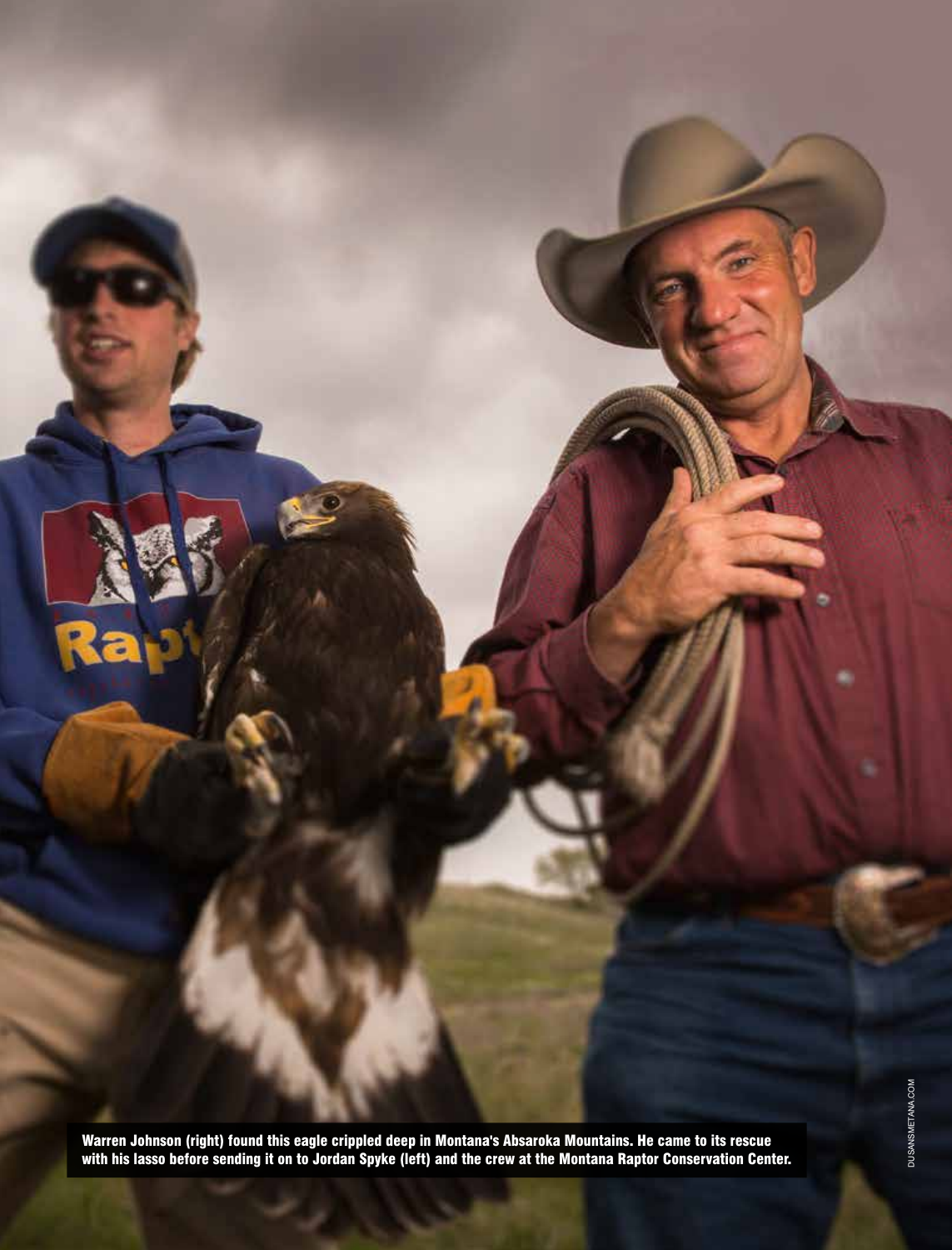# WRANGLING R *by Jeannie Counce* APTOR

*When outfitter Warren Johnson came upon an injured golden eagle while chasing elk in the backcountry, his solution was simple: "I decided I would rope her."*

This past November, with hunting season in full swing, Warren Johnson, owner of Hell's A Roarin' Outfitters near Jardine, Montana, was headed into the forest with a group of hunters and a string of horses. The group was in search of big bulls deep in the Absaroka Mountains just north of Yellowstone National Park.

 "Just days before I'd spotted one of the largest herds I've seen," says Johnson, whose operation is situated on the main migratory route for the northern Yellowstone herd. "There must have been 900 elk."

As snow piles deep inside the park, the herds head north, following the Yellowstone River toward winter range in the Paradise Valley, much of which the RMEF has helped protect. Along the way the elk often pause to feed at a flat open spot in the Gallatin National Forest, a place surrounded by steep hills scattered with stands of Douglas fir. This was the destination of Johnson and his group that early morning.

"As we approached, we could hear cows and calves calling back and forth," Johnson says. "Even though the rut was over, a couple of bulls were bugling." Despite hearing these primal animal conversations thousands of times, Johnson says, "They still make the hair on the back of my neck stand up."

Over the past 30 years Johnson and his clients have had the opportunity to appreciate and harvest their share of trophy animals, including two over 400 inches. Warren's father Vern moved to the area in 1932 and still saddled up and worked as an outfitter well into his 80s.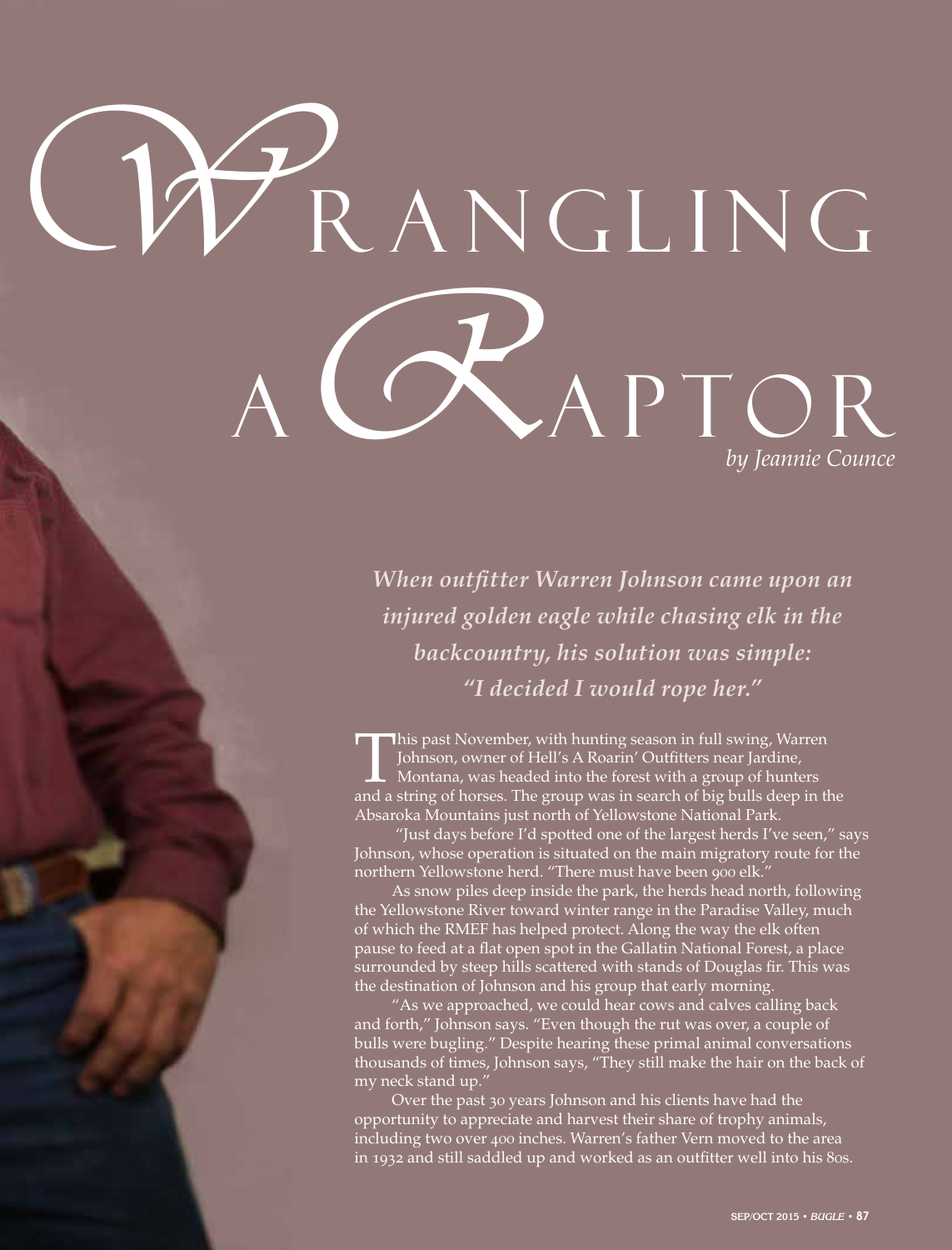### *First Look*

As they slipped closer to the herd, Johnson spotted a female juvenile golden eagle on the ground.

"At first I thought she had been feeding on a carcass and was just too full to fly," he says. "But when she tried to take off, I could see her wing was drooping."

Johnson noted it all. But he was hunting elk.

"When I see elk, the rest of the world stops," says Johnson. Unsure of the eagle's condition and with bulls on the brain, he led the group on to the hunt. "We ended up getting a 352-inch bull that day."

The next day, a storm swept through. "It was blizzardy and blowing snow all day. I looked for the that were legal to shoot, but my client was willing to let them go in hopes of getting a bigger one later."

From the vantage above the bulls, Johnson scanned the edges of the flats and soon found the downed eagle again.

"She was on a steep hill under a tree," he says. "She tried to fly a couple of times, but just flopped."

Knowing the area was accessible only by horseback or snowmobile and the raptor had to be growing weaker, he decided to intervene.

"I told my client I was going to call the game warden to see if it was okay to try to catch it," says Johnson. The Aussie was all in. You can chase elk any day. How many chances do you get to chase an eagle?



The golden eagle Warren Johnson lassoed wasn't able to fly or hunt and would have almost certainly met her demise in the backcountry without his help.

eagle but I couldn't see it," says Johnson. "I figured she was hunkered down somewhere."

The following day broke sunny and clear, revealing a fresh blanket of 14 inches of powder on top of the fall snowpack. Johnson and two others— Tiffer, a guide who has worked for him for seven years, and a client from Australia—worked their way toward the flats. They were looking for big lone bulls leaving the park toward lower ground in the wake of the storm. Instead, they spotted a small knot of raghorns and small six-points.

"We snuck around and got above them to get a better look," Johnson says. "There were four or five

## *The Catch*

"Warren called me to say that he'd spotted a wounded golden eagle and asked if he caught it, could something be done to help it," says Chris Kerin, Montana Fish, Wildlife and Parks (FWP) game warden out of Gardiner. "I told him yes, we could get it to the raptor center."

Kerin and other FWP wardens and biologists work closely with the Montana Raptor Conservation Center (MRCC), a Bozeman nonprofit that rehabilitates injured and orphaned raptors with the goal of returning them to the wild.

With the green light to attempt the capture, the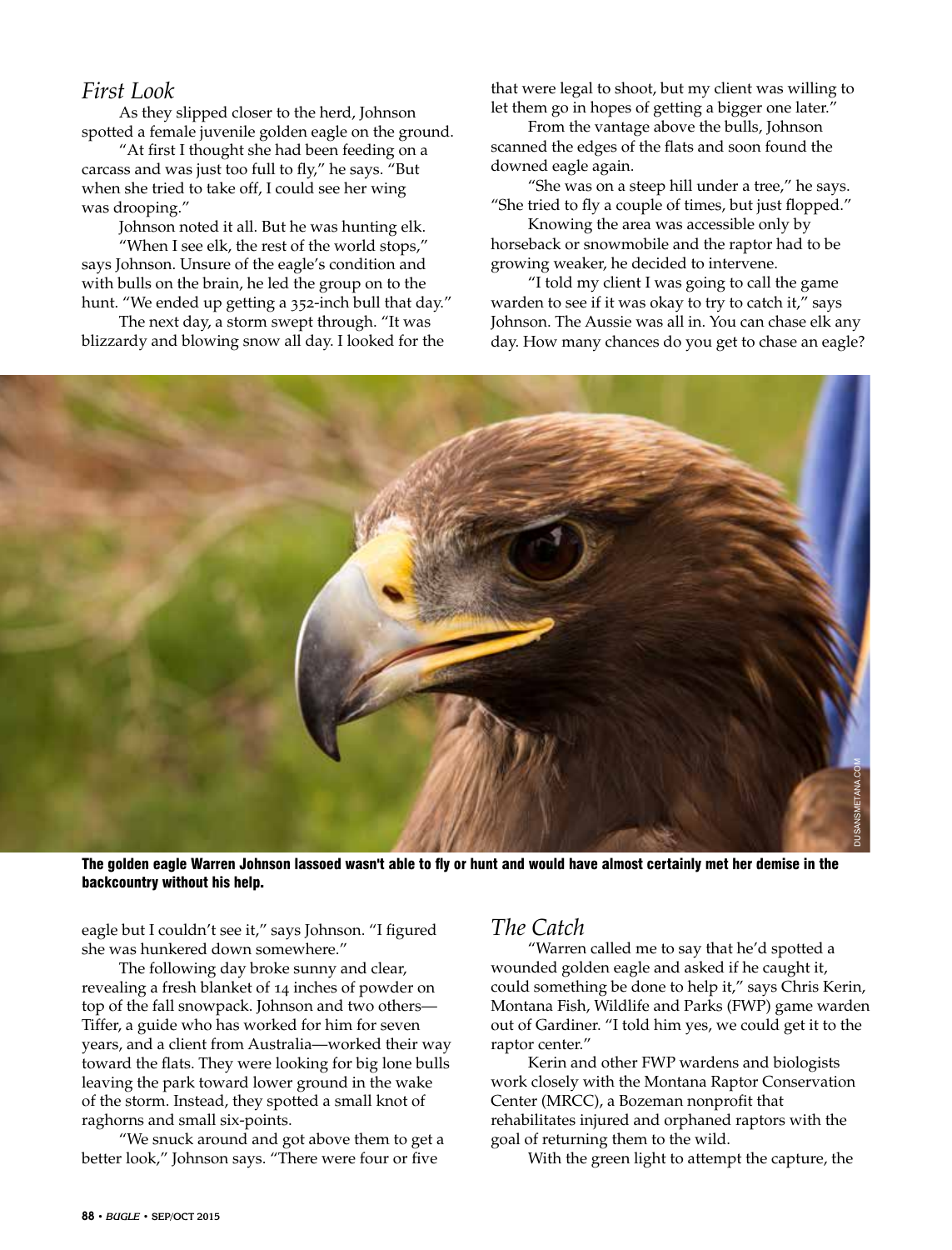three men rode closer to the injured bird. Feeling pressed, she struggled to fly, but each time she attempted liftoff, she just slumped farther down the steep hill where she had taken cover. Johnson and Tiffer dismounted, left their horses with the Aussie, and tried to close in.

"She was agitated,"

Johnson says. "She took off stronger than we expected, but her wing was just not functioning."

While they wallowed through thigh-deep snow, the eagle skimmed over the surface. Trying to surround an angry eagle with two people is no mean feat under the best

of circumstances. Approaching an injured animal is always risky business—especially a predator with a 7-foot wingspan and talon strength of 1,000 pounds per square inch. For comparison, the average human's maximum gripping strength is right around 100 pounds per square inch, and we don't have razor-sharp talons. It soon turned into a kind of slow-motion rodeo. First the men charged the eagle. Then the eagle charged Tiffer. Catching the bird by hand wasn't looking like a viable option.

*"We don't usually encourage people to attempt this sort of thing, but Warren turned out to be a pretty good raptor wrangler."* 

 "I decided rather than stress her out any more, I would rope her," Johnson says matter-of-factly. For a man who started throwing a rope not long after he could walk and has spent his whole life working with horses and mules, this is a valid alternative. "I didn't

> get her the first time," he adds modestly, noting that this was the first eagle he's ever roped. "It took me three tries."

Johnson says he was able to pull off the best-case scenario in golden eagle lassoing, all while the raptor puffed up her feathers and postured to protect herself. "I landed the rope over one wing and the base of her neck," he

recollects. The rope was low enough it wouldn't choke the bird, and secure enough to hold it. Then there was the matter of pulling her in and safely subduing her. Johnson used a light touch.

"I didn't jerk it too hard," he says. "I just gave it some slack—about 40 to 50 feet—while she fought. She used every bit of strength she had."

Eventually, Tiffer was able to work in behind the bird and throw his coat over it, which calmed her considerably.

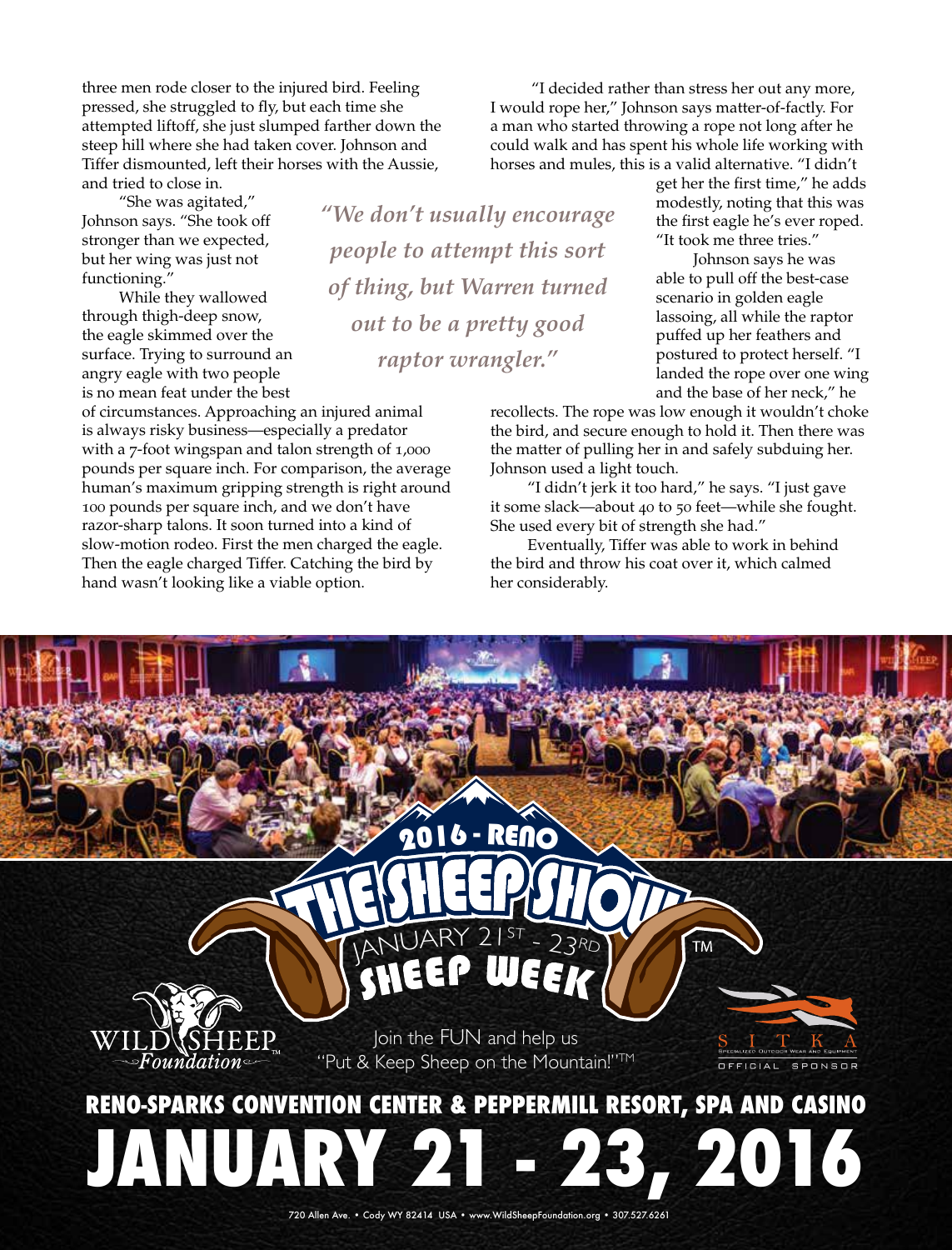The group was improvising on the fly all the while, but Johnson says after working with animals his whole life, it felt comfortable. They were making commonsense decisions.

"We always have black tape for securing tags on game, so we taped the beak shut and made sure the talons couldn't grab," he recalls. "Once I got her on my horse, I kind of covered her eyes and she got pretty calm. I could tell she was tired."

His freshly broke 4-year-old gelding, Timberline, was not particularly happy about the additional passenger, but bore up as they rode to the Hell's A-Roarin' spread. Once there, the men settled on a dog crate as the best way to secure the eagle. Kerin, the game warden, was out in the field, but a Forest Service biologist was able to pick the crated bird up and ferry it to Gardiner. MRCC staff arrived later that day. They found she had a fractured left radius-ulna. As the 166th raptor admitted to the center in 2014, she was given the moniker GE 166-14.

### *Above and Beyond*

Kerin describes Johnson as a true conservationist, saying simply, "He stepped in and took action."

It was an extraordinary rescue, according to Becky Kean, MRCC's director.

"We treat nearly 180 birds of prey each year, but this is the only one that has been lassoed by a hunter in the backcountry and transported to safety on horseback," Kean says.

She and assistant director Jordan Spyke have captured their fair share of downed eagles, hawks, owls and falcons. They know that it's rarely easy.

"We don't usually encourage people to attempt this sort of thing, but Warren turned out to be a pretty good raptor wrangler," Kean jokes.

"Hunters are our eyes and ears in the field. We really appreciate them reporting injured birds, but what he did was amazing," she adds. "This eagle was in a place where not many people would have come across her. Without being able to fly and hunt, she

## Golden Eagles: Nature's Gunship

Golden eagles dive on prey from tremendous heights and have been clocked flying close to 200 miles per hour. For a bird with a wingspan longer than an elk's body, nose to tail, they possess astonishing maneuverability, according to the Cornell Lab of Ornithology. When courting, an eagle will make up to 20 steep dives and upward swoops in a row, beating its wings three or four times at the top of each rise. Single birds and pairs also play with objects such as sticks or dead prey, carrying them high into the sky, then dropping and retrieving them in mid-air.

They build huge stick nests, returning to them season after season. Averaging 5 to 6 feet wide, and 2 feet high, these stick empires can also include antlers, bones and human-made materials such as wire and fence posts. The birds line their nests with everything from yucca to conifer boughs, often softening them with grass, leaves, mosses, lichens or shredded bark. They frequently include aromatic leaves, possibly to keep insects at bay.

Golden eagles prey primarily on jackrabbits, prairie dogs, marmots and ground squirrels. But they have been observed killing seals, mountain goats, bighorn sheep, deer, pronghorn, coyotes, badgers, bobcats, cranes, swans and domestic sheep. While they mainly attack from above, golden eagles sometimes hunt on the ground, wildly flapping as they run. Not averse to well-aged meat, they often follow ravens and crows to kill sites and scavenge carrion. They also raid nests, steal food from other birds and occasionally catch fish like their white-headed kin.

ann & steve toon

*—*Bugle *Staff*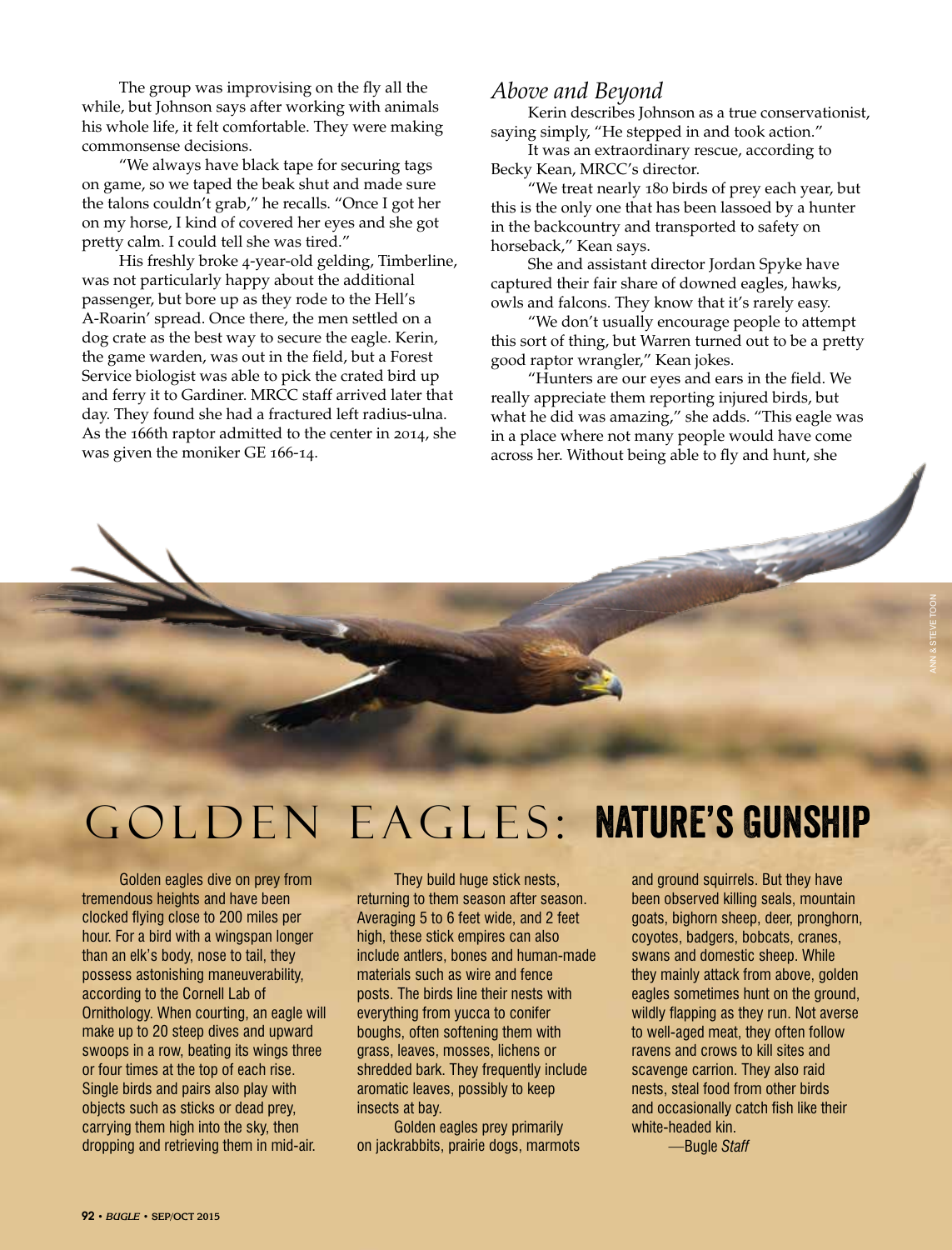would not have survived."

Johnson concedes the whole incident was one of the most unusual things he's done. "But I knew I wanted to help."

He grew up in the 1960s when eagle populations were in peril.

"When we saw a bald eagle, we used to go get everyone to come look at it because it was so rare," he says. "I've always liked eagles."

Although eagle populations have rebounded tremendously from those times, both bald and golden eagles remain federally protected under the Migratory Bird Treaty Act and the Bald and Golden Eagle Act, and are still vulnerable. Nearly 70 percent of recorded golden eagle deaths are attributable to human impact, either intentional or inadvertent. The most common sources of injuries and death are collisions with cars, wind turbines and other structures; electrocution from power lines; and poisoning from consuming bait intended to control nuisance animals or lead ammunition from gutpiles and carcasses of animals shot by hunters.

Kerin salutes Johnson for his actions.

"He took the time to give back to nature and wildlife by rescuing an animal that could have hurt him," the warden says. "He even called to make sure it was okay. All that shows good character."



GE 166-14, pictured above, is still recovering at MRCC. Her wing fracture has healed but she underwent a mid-winter molt—losing and re-growing feathers—most likely due to stress, according to MRCC assistant director Jordan Spyke.

"She's not flying strongly enough to be released yet," Spyke explains, noting that if the bird doesn't make a full recovery, she could become an education bird, brought to schools and presentations on raptor conservation. "She's undergoing intensive physical therapy and we'll see if that does the trick."

## YOUR SCOPE'S WARRANTY DOESN'T MEAN SQUAT ON THE SIDE OF A MOUNTAIN.